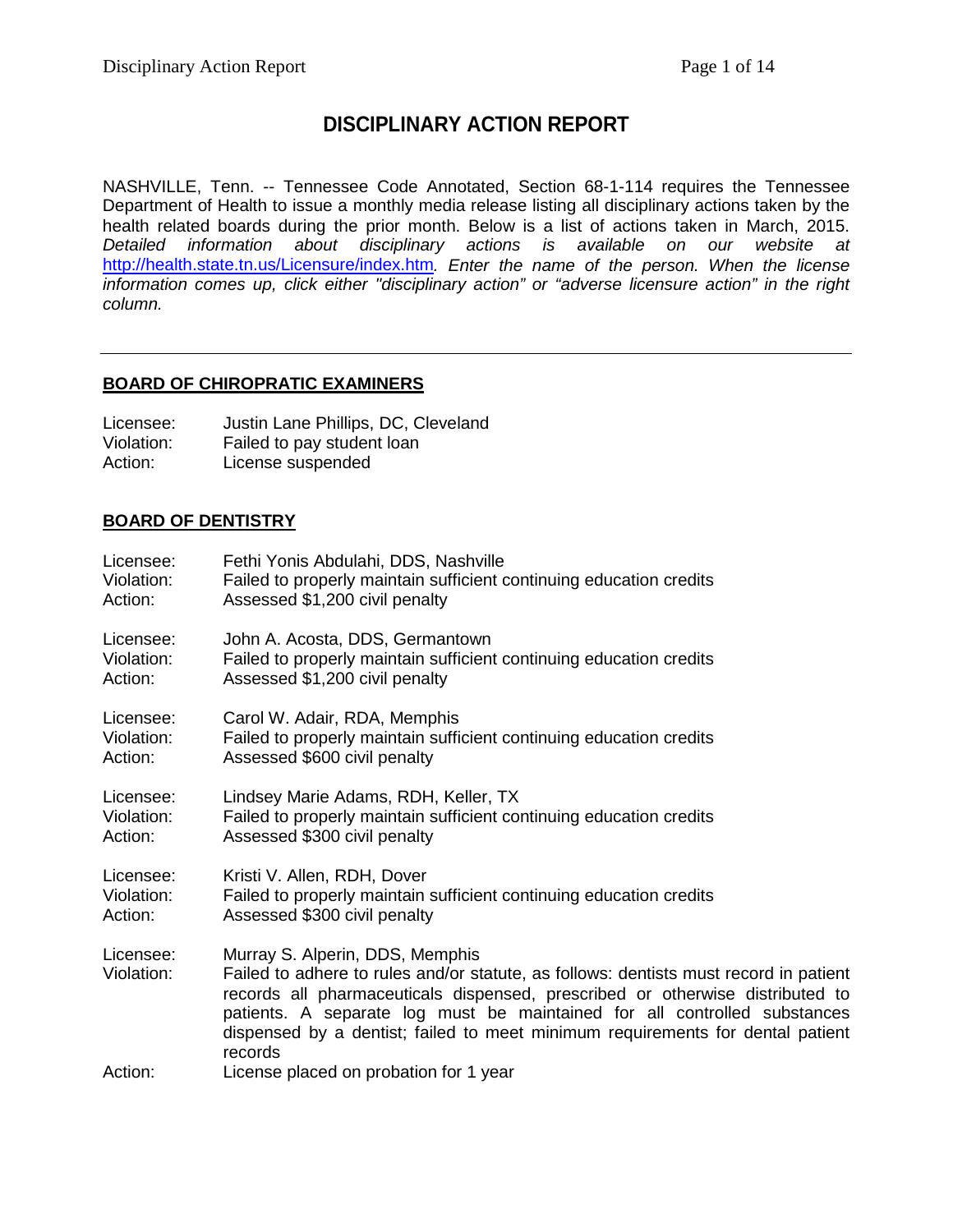| Licensee:                          | Laura Denise Brocato, RDA, Olive Branch, MS                                                                                                                                                                                                                                                                                                                                                                                                                                                                                                                                                                                                                                                                 |
|------------------------------------|-------------------------------------------------------------------------------------------------------------------------------------------------------------------------------------------------------------------------------------------------------------------------------------------------------------------------------------------------------------------------------------------------------------------------------------------------------------------------------------------------------------------------------------------------------------------------------------------------------------------------------------------------------------------------------------------------------------|
| Violation:                         | Failed to properly maintain sufficient continuing education credits                                                                                                                                                                                                                                                                                                                                                                                                                                                                                                                                                                                                                                         |
| Action:                            | Assessed \$150 civil penalty                                                                                                                                                                                                                                                                                                                                                                                                                                                                                                                                                                                                                                                                                |
| Licensee:<br>Violation:<br>Action: | Mary A. Castro, RDA, Southaven, MS<br>Failed to adhere to rules and/or statute, as follows: such registered and/or<br>practical dental assistants may practice as authorized in this section or § 63-5-108<br>only in the office of and under the direct supervision of a licensed and registered<br>dentist except in authorized public health programs; the board may also revoke or<br>suspend the license or registration of, assess a civil penalty for each separate<br>violation against or otherwise lawfully discipline any dental hygienist or dental<br>assistant violating any provisions of this chapter<br>License placed on probation for 5 years with terms; assessed \$2,000 civil penalty |
|                                    |                                                                                                                                                                                                                                                                                                                                                                                                                                                                                                                                                                                                                                                                                                             |
| Licensee:                          | Stacie Rae Cook, RDA, Georgetown                                                                                                                                                                                                                                                                                                                                                                                                                                                                                                                                                                                                                                                                            |
| Violation:                         | Practiced on a lapsed license                                                                                                                                                                                                                                                                                                                                                                                                                                                                                                                                                                                                                                                                               |
| Action:                            | Assessed \$300 civil penalty                                                                                                                                                                                                                                                                                                                                                                                                                                                                                                                                                                                                                                                                                |
| Licensee:                          | Jessica Ashley Cox, RDA, Dickson                                                                                                                                                                                                                                                                                                                                                                                                                                                                                                                                                                                                                                                                            |
| Violation:                         | Practiced on a lapsed license                                                                                                                                                                                                                                                                                                                                                                                                                                                                                                                                                                                                                                                                               |
| Action:                            | Assessed \$300 civil penalty                                                                                                                                                                                                                                                                                                                                                                                                                                                                                                                                                                                                                                                                                |
| Licensee:                          | Lori Denise Creasy, RDA, Nashville                                                                                                                                                                                                                                                                                                                                                                                                                                                                                                                                                                                                                                                                          |
| Violation:                         | Practiced on a lapsed license                                                                                                                                                                                                                                                                                                                                                                                                                                                                                                                                                                                                                                                                               |
| Action:                            | Assessed \$100 civil penalty                                                                                                                                                                                                                                                                                                                                                                                                                                                                                                                                                                                                                                                                                |
| Licensee:                          | Susan Crowell, RDA, Nashville                                                                                                                                                                                                                                                                                                                                                                                                                                                                                                                                                                                                                                                                               |
| Violation:                         | Practiced on a lapsed license                                                                                                                                                                                                                                                                                                                                                                                                                                                                                                                                                                                                                                                                               |
| Action:                            | Assessed \$2,700 civil penalty                                                                                                                                                                                                                                                                                                                                                                                                                                                                                                                                                                                                                                                                              |
| Licensee:                          | Lauri Leeann Dixon, RDA, West Memphis, AR                                                                                                                                                                                                                                                                                                                                                                                                                                                                                                                                                                                                                                                                   |
| Violation:                         | Failed to properly maintain sufficient continuing education credits                                                                                                                                                                                                                                                                                                                                                                                                                                                                                                                                                                                                                                         |
| Action:                            | Assessed \$150 civil penalty                                                                                                                                                                                                                                                                                                                                                                                                                                                                                                                                                                                                                                                                                |
| Licensee:                          | Jack C. Fisher, DDS, Cordova                                                                                                                                                                                                                                                                                                                                                                                                                                                                                                                                                                                                                                                                                |
| Violation:                         | Failed to properly maintain sufficient continuing education credits                                                                                                                                                                                                                                                                                                                                                                                                                                                                                                                                                                                                                                         |
| Action:                            | Assessed \$600 civil penalty                                                                                                                                                                                                                                                                                                                                                                                                                                                                                                                                                                                                                                                                                |
| Licensee:                          | Angela G. Fulcher, RDA, Portland                                                                                                                                                                                                                                                                                                                                                                                                                                                                                                                                                                                                                                                                            |
| Violation:                         | Failed to properly maintain sufficient continuing education credits                                                                                                                                                                                                                                                                                                                                                                                                                                                                                                                                                                                                                                         |
| Action:                            | Assessed \$150 civil penalty                                                                                                                                                                                                                                                                                                                                                                                                                                                                                                                                                                                                                                                                                |
| Licensee:                          | Deborah K. Geisler, RDH, Charlotte                                                                                                                                                                                                                                                                                                                                                                                                                                                                                                                                                                                                                                                                          |
| Violation:                         | Failed to properly maintain sufficient continuing education credits                                                                                                                                                                                                                                                                                                                                                                                                                                                                                                                                                                                                                                         |
| Action:                            | Assessed \$300 civil penalty                                                                                                                                                                                                                                                                                                                                                                                                                                                                                                                                                                                                                                                                                |
| Licensee:<br>Violation:            | Amber J. Goldberg, RDA, Friendsville<br>Failed to adhere to rules and/or statute, as follows: any dentist dental hygienist, or<br>dental assistant who falsely attests to attendance and completion of the required<br>hours of continuing education and/or the CPR training requirement may be subject<br>to disciplinary action; any dentist, dental hygienist, or dental assistant who fails to                                                                                                                                                                                                                                                                                                          |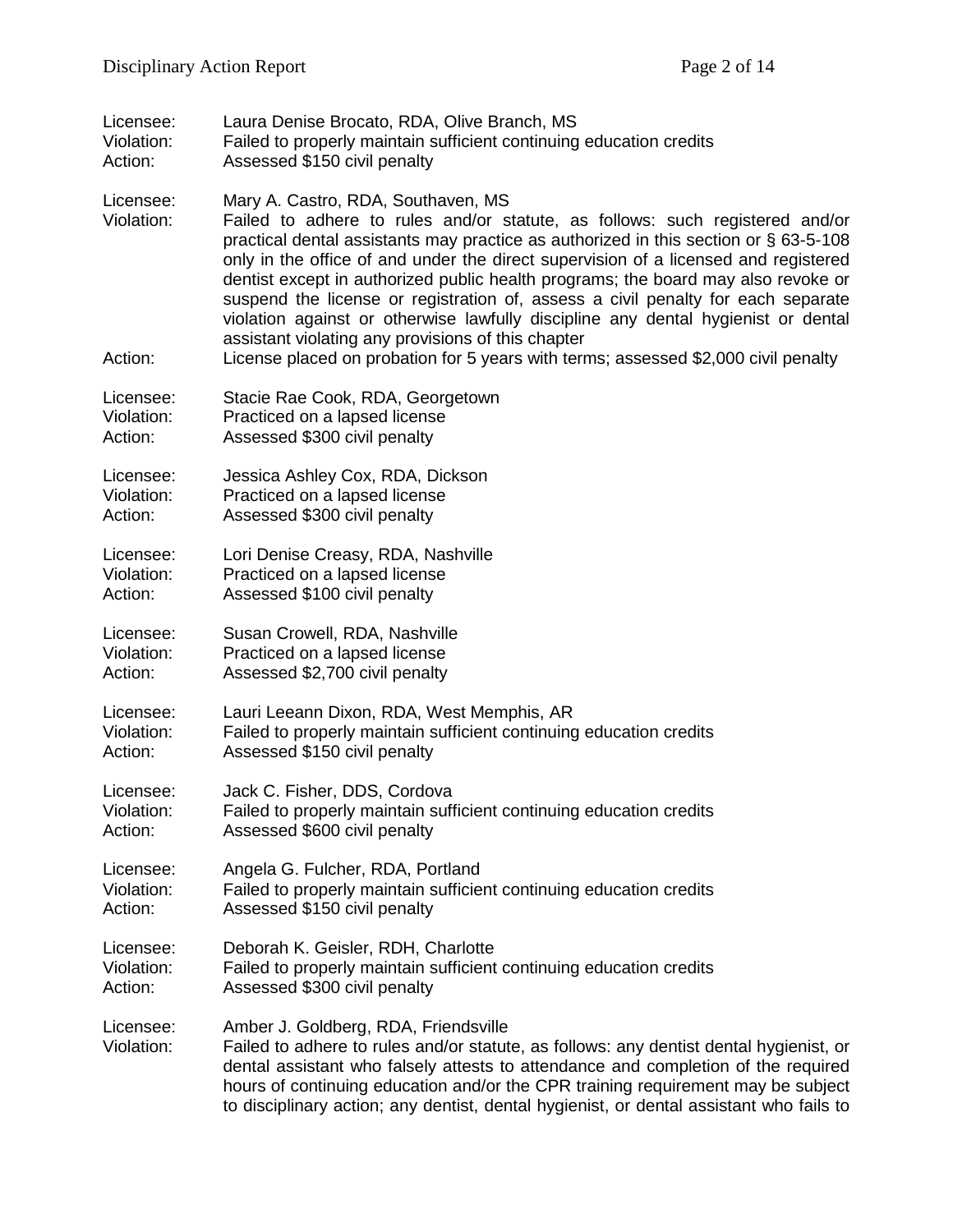| Action:                 | obtain the required continuing education hours and/or CPR training may be<br>subject to disciplinary action<br>License reprimanded with terms; assessed \$100 civil penalty                                                                                                                                                                                                                                                                                                                                                                                                                                                                                                                                                                                                                                                                                                                                           |
|-------------------------|-----------------------------------------------------------------------------------------------------------------------------------------------------------------------------------------------------------------------------------------------------------------------------------------------------------------------------------------------------------------------------------------------------------------------------------------------------------------------------------------------------------------------------------------------------------------------------------------------------------------------------------------------------------------------------------------------------------------------------------------------------------------------------------------------------------------------------------------------------------------------------------------------------------------------|
| Licensee:               | Alicia Trimble Gordon, DDS, Spring Hill                                                                                                                                                                                                                                                                                                                                                                                                                                                                                                                                                                                                                                                                                                                                                                                                                                                                               |
| Violation:              | Failed to properly maintain sufficient continuing education credits                                                                                                                                                                                                                                                                                                                                                                                                                                                                                                                                                                                                                                                                                                                                                                                                                                                   |
| Action:                 | Assessed \$600 civil penalty                                                                                                                                                                                                                                                                                                                                                                                                                                                                                                                                                                                                                                                                                                                                                                                                                                                                                          |
| Licensee:               | Melissa Packard Hamilton, RDH, Memphis                                                                                                                                                                                                                                                                                                                                                                                                                                                                                                                                                                                                                                                                                                                                                                                                                                                                                |
| Violation:              | Failed to properly maintain sufficient continuing education credits                                                                                                                                                                                                                                                                                                                                                                                                                                                                                                                                                                                                                                                                                                                                                                                                                                                   |
| Action:                 | Assessed \$300 civil penalty                                                                                                                                                                                                                                                                                                                                                                                                                                                                                                                                                                                                                                                                                                                                                                                                                                                                                          |
| Licensee:               | Timothy Hottel, DDS, Memphis                                                                                                                                                                                                                                                                                                                                                                                                                                                                                                                                                                                                                                                                                                                                                                                                                                                                                          |
| Violation:              | Practiced on a lapsed license                                                                                                                                                                                                                                                                                                                                                                                                                                                                                                                                                                                                                                                                                                                                                                                                                                                                                         |
| Action:                 | Assessed \$100 civil penalty                                                                                                                                                                                                                                                                                                                                                                                                                                                                                                                                                                                                                                                                                                                                                                                                                                                                                          |
| Licensee:               | Holly Brooke Housewright, RDH, Kingsport                                                                                                                                                                                                                                                                                                                                                                                                                                                                                                                                                                                                                                                                                                                                                                                                                                                                              |
| Violation:              | Practiced on a lapsed license                                                                                                                                                                                                                                                                                                                                                                                                                                                                                                                                                                                                                                                                                                                                                                                                                                                                                         |
| Action:                 | Assessed \$600 civil penalty                                                                                                                                                                                                                                                                                                                                                                                                                                                                                                                                                                                                                                                                                                                                                                                                                                                                                          |
| Licensee:               | Trina A. Koltay, RDH, Morrison                                                                                                                                                                                                                                                                                                                                                                                                                                                                                                                                                                                                                                                                                                                                                                                                                                                                                        |
| Violation:              | Failed to properly maintain sufficient continuing education credits                                                                                                                                                                                                                                                                                                                                                                                                                                                                                                                                                                                                                                                                                                                                                                                                                                                   |
| Action:                 | Assessed \$300 civil penalty                                                                                                                                                                                                                                                                                                                                                                                                                                                                                                                                                                                                                                                                                                                                                                                                                                                                                          |
| Licensee:               | Edward S. Lane, II, DDS, Memphis                                                                                                                                                                                                                                                                                                                                                                                                                                                                                                                                                                                                                                                                                                                                                                                                                                                                                      |
| Violation:              | Failed to properly maintain sufficient continuing education credits                                                                                                                                                                                                                                                                                                                                                                                                                                                                                                                                                                                                                                                                                                                                                                                                                                                   |
| Action:                 | Assessed \$600 civil penalty                                                                                                                                                                                                                                                                                                                                                                                                                                                                                                                                                                                                                                                                                                                                                                                                                                                                                          |
| Licensee:               | Eva Lee, RDH, Brentwood                                                                                                                                                                                                                                                                                                                                                                                                                                                                                                                                                                                                                                                                                                                                                                                                                                                                                               |
| Violation:              | Practiced on a lapsed license                                                                                                                                                                                                                                                                                                                                                                                                                                                                                                                                                                                                                                                                                                                                                                                                                                                                                         |
| Action:                 | Assessed \$900 civil penalty                                                                                                                                                                                                                                                                                                                                                                                                                                                                                                                                                                                                                                                                                                                                                                                                                                                                                          |
| Licensee:<br>Violation: | Lindsey A. Mosley, RDA, Hendersonville<br>A violation or attempted violation, directly or indirectly, or assisting in or abetting<br>the violation of, or conspiring to violate, any provision of this chapter or any lawful<br>order of the board issued pursuant thereto or any criminal statute of the state of<br><b>Tennessee</b>                                                                                                                                                                                                                                                                                                                                                                                                                                                                                                                                                                                |
| Action:                 | License placed on probation to run concurrent to criminal probation                                                                                                                                                                                                                                                                                                                                                                                                                                                                                                                                                                                                                                                                                                                                                                                                                                                   |
| Licensee:<br>Violation: | Wendy A. Nacrelli, RDA, Memphis<br>Failed to adhere to rules and/or statute, as follows: any dentist dental hygienist, or<br>dental assistant who falsely attests to attendance and completion of the required<br>hours of continuing education and/or the CPR training requirement may be subject<br>to disciplinary action; beginning January 3, 2003, each registered dental assistant<br>must successfully complete twenty-four (24) hours of continuing education in<br>courses approved by the Board during the two (2) calendar years(January 1st of<br>an odd-numbered year through December 31 <sup>st</sup> of the subsequent even-numbered<br>year) that precede that registration renewal year. At least two (2) hours of the<br>twenty-four (24) hour requirement shall pertain to chemical dependency education;<br>any dentist, dental hygienist, or dental assistant who fails to obtain the required |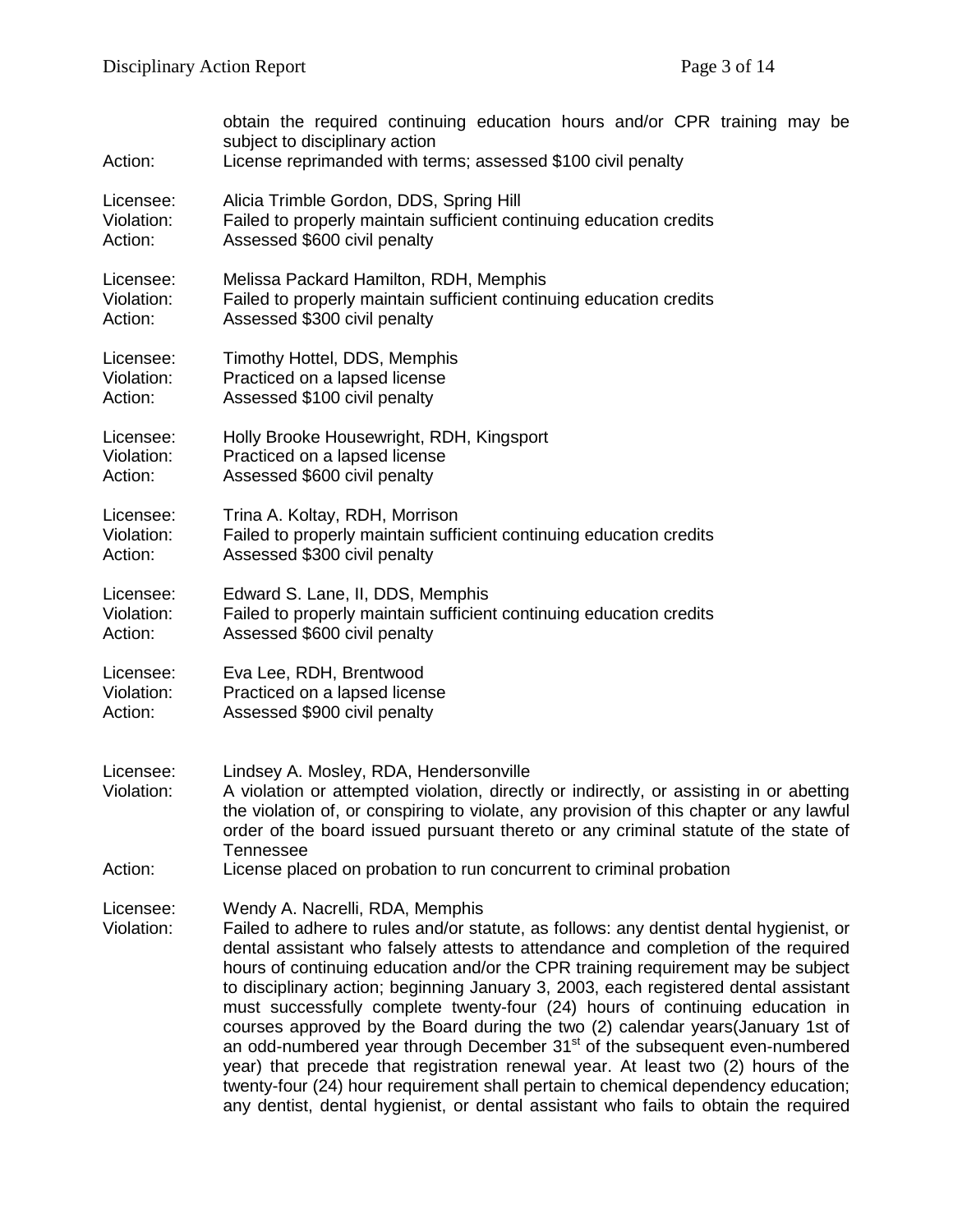|                         | continuing education hours and/or CPR training may be subject to disciplinary<br>action                                                                                                                                                                                                                                                                                                     |
|-------------------------|---------------------------------------------------------------------------------------------------------------------------------------------------------------------------------------------------------------------------------------------------------------------------------------------------------------------------------------------------------------------------------------------|
| Action:                 | License reprimanded with terms; assessed \$100 civil penalty                                                                                                                                                                                                                                                                                                                                |
| Licensee:               | Seirra L. Noel, RDA, Memphis                                                                                                                                                                                                                                                                                                                                                                |
| Violation:              | Practiced on a lapsed license                                                                                                                                                                                                                                                                                                                                                               |
| Action:                 | Assessed \$700 civil penalty                                                                                                                                                                                                                                                                                                                                                                |
| Licensee:               | Heather Lee Pearson, RDH, Dickson                                                                                                                                                                                                                                                                                                                                                           |
| Violation:              | Failed to properly maintain sufficient continuing education credits                                                                                                                                                                                                                                                                                                                         |
| Action:                 | Assessed \$300 civil penalty                                                                                                                                                                                                                                                                                                                                                                |
| Licensee:               | Susan J. Petrey, RDH, Arlington                                                                                                                                                                                                                                                                                                                                                             |
| Violation:              | Failed to properly maintain sufficient continuing education credits                                                                                                                                                                                                                                                                                                                         |
| Action:                 | Assessed \$300 civil penalty                                                                                                                                                                                                                                                                                                                                                                |
| Licensee:               | Dian Rayfield, RDH, Tullahoma                                                                                                                                                                                                                                                                                                                                                               |
| Violation:              | Failed to properly maintain sufficient continuing education credits                                                                                                                                                                                                                                                                                                                         |
| Action:                 | Assessed \$300 civil penalty                                                                                                                                                                                                                                                                                                                                                                |
| Licensee:               | Kathy B. Reynolds, RDH, Franklin                                                                                                                                                                                                                                                                                                                                                            |
| Violation:              | Failed to properly maintain sufficient continuing education credits                                                                                                                                                                                                                                                                                                                         |
| Action:                 | Assessed \$300 civil penalty                                                                                                                                                                                                                                                                                                                                                                |
| Licensee:<br>Violation: | April West-Rhea, RDA, Elizabethtown<br>A violation or attempted violation, directly, or indirectly, or assisting in or abetting<br>the violation of, or conspiring to violate, any provision of this chapter or any lawful<br>order of the board issued pursuant thereto or any criminal statute of the state of<br>Tennessee                                                               |
| Action:                 | License placed on probation to run concurrent with criminal probation                                                                                                                                                                                                                                                                                                                       |
| Licensee:               | James O. Rountree, DDS, Dickson                                                                                                                                                                                                                                                                                                                                                             |
| Violation:              | Failed to properly maintain sufficient continuing education credits                                                                                                                                                                                                                                                                                                                         |
| Action:                 | Assessed \$600 civil penalty                                                                                                                                                                                                                                                                                                                                                                |
| Licensee:<br>Violation: | Antarpreet Singh, DDS, Brentwood<br>Failed to adhere to rules and/or statute, as follows: conducting the practice of<br>dentistry so as to permit directly or indirectly an unlicensed person to perform<br>services or work that under the provisions of this chapter can be done legally only<br>by persons licensed to practice dentistry hygiene or as a registered dental<br>assistant |
| Action:                 | License reprimanded; assessed \$2,000 civil penalty and costs                                                                                                                                                                                                                                                                                                                               |
| Licensee:               | Mitzi Suggs, RDH, Selmer                                                                                                                                                                                                                                                                                                                                                                    |
| Violation:              | Practiced on a lapsed licensed                                                                                                                                                                                                                                                                                                                                                              |
| Action:                 | Assessed \$150 civil penalty                                                                                                                                                                                                                                                                                                                                                                |
| Licensee:<br>Violation: | Robbie M. Tindle, RDA, Sparta<br>Dispensing, prescribing or otherwise distributing any controlled substance or any<br>other drug not in the course of professional practice, or not in good faith to relieve<br>pain and suffering or not to cure an ailment, physical infirmity or disease                                                                                                 |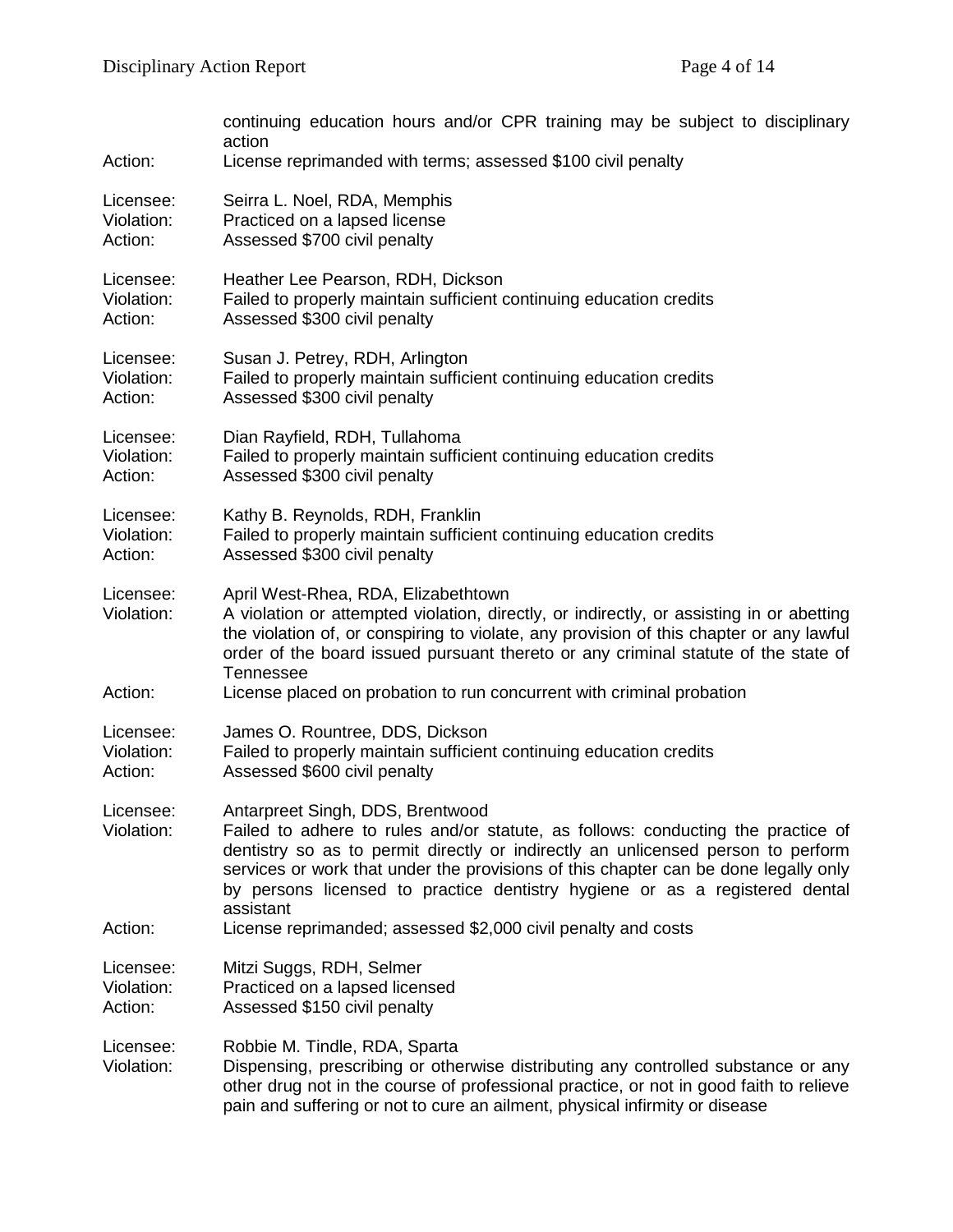Action: License suspended with terms Licensee: Tamica Michelle Williams, RDA, Memphis<br>Violation: Failed to properly maintain sufficient contin Violation: Failed to properly maintain sufficient continuing education credits<br>Action: Assessed \$150 civil penalty Assessed \$150 civil penalty

# **BOARD OF MEDICAL EXAMINERS**

| Licensee:<br>Violation:<br>Action: | Brad E. Blankenship, MD, Murfreesboro<br>Unprofessional, dishonorable or unethical conduct; failed to adhere to Code of<br>Medical Ethics; to wit: sexual misconduct in the practice of medicine<br>License revoked with leave to reapply as set forth in Rule 0880-02-12.12(1)(e);<br>assessed costs not to exceed \$5,000                                                                                                                                                                                                                                                                                                                                                                                                                                                                                             |
|------------------------------------|-------------------------------------------------------------------------------------------------------------------------------------------------------------------------------------------------------------------------------------------------------------------------------------------------------------------------------------------------------------------------------------------------------------------------------------------------------------------------------------------------------------------------------------------------------------------------------------------------------------------------------------------------------------------------------------------------------------------------------------------------------------------------------------------------------------------------|
| Licensee:<br>Violation:<br>Action: | David Chambers, MD, Dickson<br>Failed to properly maintain sufficient continuing education credits<br>Assessed \$1,450 civil penalty                                                                                                                                                                                                                                                                                                                                                                                                                                                                                                                                                                                                                                                                                    |
| Licensee:<br>Violation:            | Robert Alan Coles, MD, Ooltewah<br>Engaged in unprofessional, dishonorable, or unethical conduct; violated or<br>attempted to violate, directly or indirectly, or assisted in or abetted the violation of<br>any provision of the Tennessee Medical Practice Act or any criminal statute of the<br>state of Tennessee; been guilty of fraud or deceit in the practice of medicine; gross<br>health care liability or a pattern of continued or repeated health care liability,<br>ignorance, negligence or incompetence in the course of medical practice; guilty of<br>habitual intoxication or personal misuse of any drugs or the use of intoxicating<br>liquors, narcotics, controlled substances or other drugs or stimulants in such a<br>manner as to adversely affect the person's ability to practice medicine |
| Action:                            | License voluntarily surrendered; assessed \$31,000 civil penalty; plus costs not to<br>exceed \$25,000                                                                                                                                                                                                                                                                                                                                                                                                                                                                                                                                                                                                                                                                                                                  |
| Licensee:<br>Violation:<br>Action: | Patricia Corry, MD, Antioch<br>Failed to properly maintain sufficient continuing education credits<br>Assessed \$1,625 civil penalty                                                                                                                                                                                                                                                                                                                                                                                                                                                                                                                                                                                                                                                                                    |
| Licensee:<br>Violation:<br>Action: | Joseph Crane, MD, Nashville<br>Failed to properly maintain sufficient continuing education credits<br>Assessed \$1,450 civil penalty                                                                                                                                                                                                                                                                                                                                                                                                                                                                                                                                                                                                                                                                                    |
| Licensee:<br>Violation:<br>Action: | Linda Foster, MD, McMinnville<br>Dispensing, prescribing or otherwise distributing any controlled substance or any<br>other drug not in the course of professional practice, or not in good faith to relieve<br>pain and suffering, or not to cure an ailment, physical infirmity or disease, or in<br>amounts and/or justifiable for a diagnosed condition<br>License placed on probation for five years with terms; assessed costs not to                                                                                                                                                                                                                                                                                                                                                                             |
|                                    | exceed \$1,000                                                                                                                                                                                                                                                                                                                                                                                                                                                                                                                                                                                                                                                                                                                                                                                                          |
| Licensee:<br>Violation:            | Robert Gaston, Jr., MD, Hermitage<br>Failed to adhere to rules and/or statute regarding the proper medical record<br>documentation of a physician who prescribes, orders, administers or dispenses                                                                                                                                                                                                                                                                                                                                                                                                                                                                                                                                                                                                                      |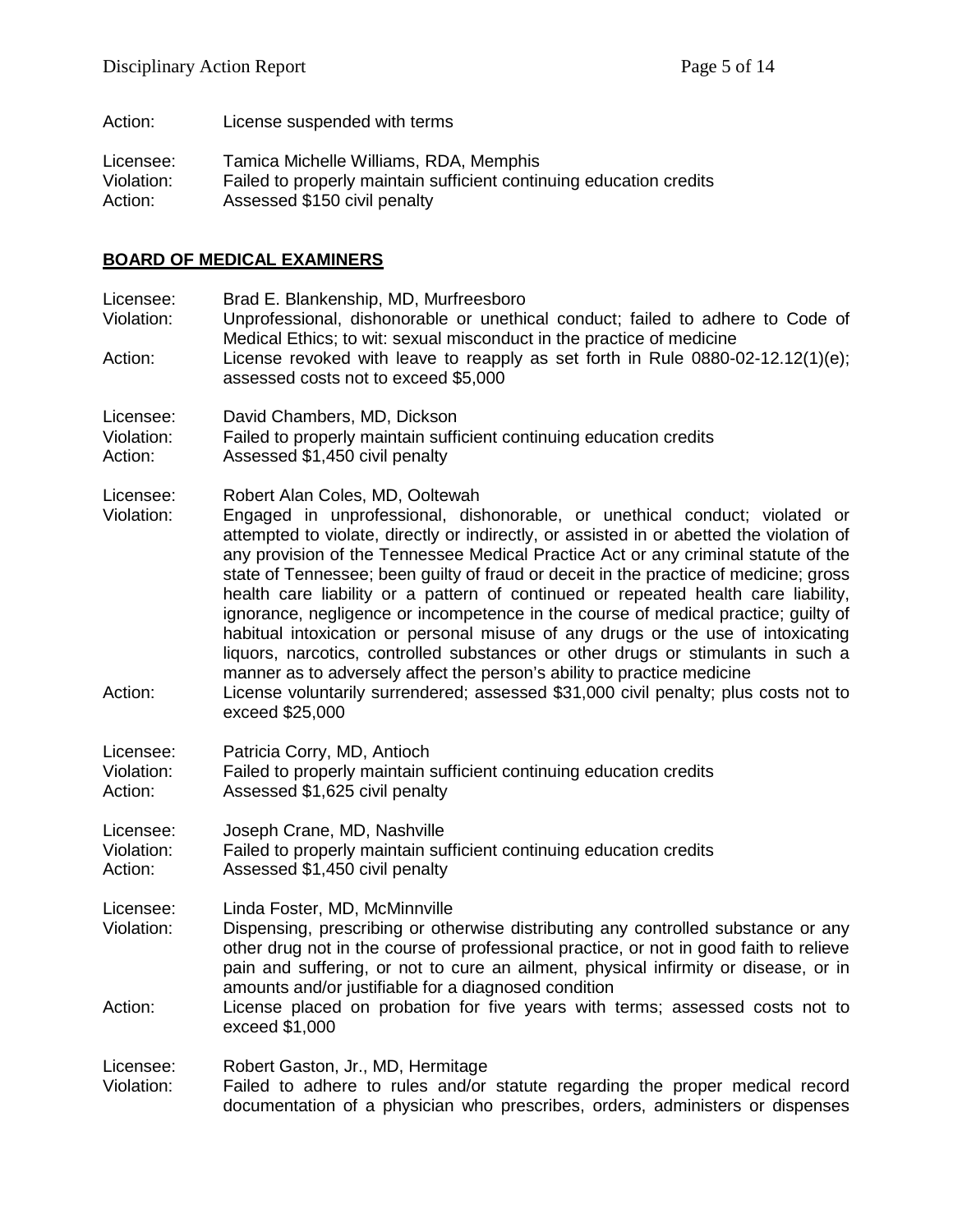| Action:                            | dangerous drugs or controlled substances<br>License reprimanded with terms; assessed costs not to exceed \$6,000                                                                                                                                                                                                                                                                                                                                                                                                                                                                                                                                                                                                                                                            |
|------------------------------------|-----------------------------------------------------------------------------------------------------------------------------------------------------------------------------------------------------------------------------------------------------------------------------------------------------------------------------------------------------------------------------------------------------------------------------------------------------------------------------------------------------------------------------------------------------------------------------------------------------------------------------------------------------------------------------------------------------------------------------------------------------------------------------|
| Licensee:<br>Violation:<br>Action: | Ronald D. Hall, III, MD, Lafollette<br>Failed to adhere to rules and/or statute, as follows: all licensees must complete<br>forty (40) hours of continuing education medical education courses during the two<br>(2) calendar years (January 1-December 31) that precede the licensure renewal<br>year; any licensee who fails to obtain the required continuing medical education<br>hours or otherwise comply with the provisions of these rules will be subject to<br>disciplinary action<br>Assessed \$4,000 civil penalty; must complete 50 hours continuing education hours                                                                                                                                                                                           |
|                                    |                                                                                                                                                                                                                                                                                                                                                                                                                                                                                                                                                                                                                                                                                                                                                                             |
| Licensee:<br>Violation:<br>Action: | Amy Spears Hix, MD, Sparta<br>Failed to properly maintain sufficient continuing education credits<br>Assessed \$700 civil penalty                                                                                                                                                                                                                                                                                                                                                                                                                                                                                                                                                                                                                                           |
| Licensee:<br>Violation:<br>Action: | Robert Horn, MD, Nashville<br>Failed to properly maintain sufficient continuing education credits<br>Assessed \$4,000 civil penalty                                                                                                                                                                                                                                                                                                                                                                                                                                                                                                                                                                                                                                         |
| Licensee:<br>Violation:<br>Action: | Shawn Jones, MD, Paducah<br>Failed to properly maintain sufficient continuing education credits<br>Assessed \$500 civil penalty                                                                                                                                                                                                                                                                                                                                                                                                                                                                                                                                                                                                                                             |
| Licensee:<br>Violation:<br>Action: | Debra Lane, MD, Dallas, TX<br>Failed to properly maintain sufficient continuing education credits<br>Assessed \$2,800 civil penalty                                                                                                                                                                                                                                                                                                                                                                                                                                                                                                                                                                                                                                         |
| Licensee:<br>Violation:<br>Action: | Gregory N. Laurence, MD, Germantown<br>Unprofessional conduct, dishonorable or unethical conduct; conviction of a felony<br>License placed on probation for 5 years with terms; assessed \$5,000 civil penalty;<br>plus costs not to exceed \$1,000.                                                                                                                                                                                                                                                                                                                                                                                                                                                                                                                        |
| Licensee:<br>Violation:<br>Action: | Linda Morgan Moor, MD, Brentwood<br>Failed to adhere to rules and/or statute regarding supervising physicians; as<br>follows: supervision does not require the continuous and constant presence of the<br>supervising physician; however, the supervising physician must be available for<br>consultation at all times or shall make arrangements for a substitute physician to<br>be available; as a component of the standard of care and of minimal competency a<br>physician must cause to be created and cause to be maintained a medical record<br>for every patient for whom he or she, and/or any of his or her professional licensed<br>supervisees, performs services or provides professional consultation<br>License placed on probation for 2 years with terms |
| Licensee:<br>Violation:            | Abdullahi Mohamed, MD, Dearborn Hts, MI<br>Disciplinary action against a person licensed to practice medicine by another state<br>or territory of the United States for any acts or omissions that would constitute<br>grounds for discipline of a person licensed in this state; unprofessional,<br>dishonorable or unethical conduct; conviction of a felony, conviction of any offense<br>under state or federal laws relative to drugs or the practice of medicine, conviction<br>of any offense involving moral turpitude or conviction of any offense for which the                                                                                                                                                                                                   |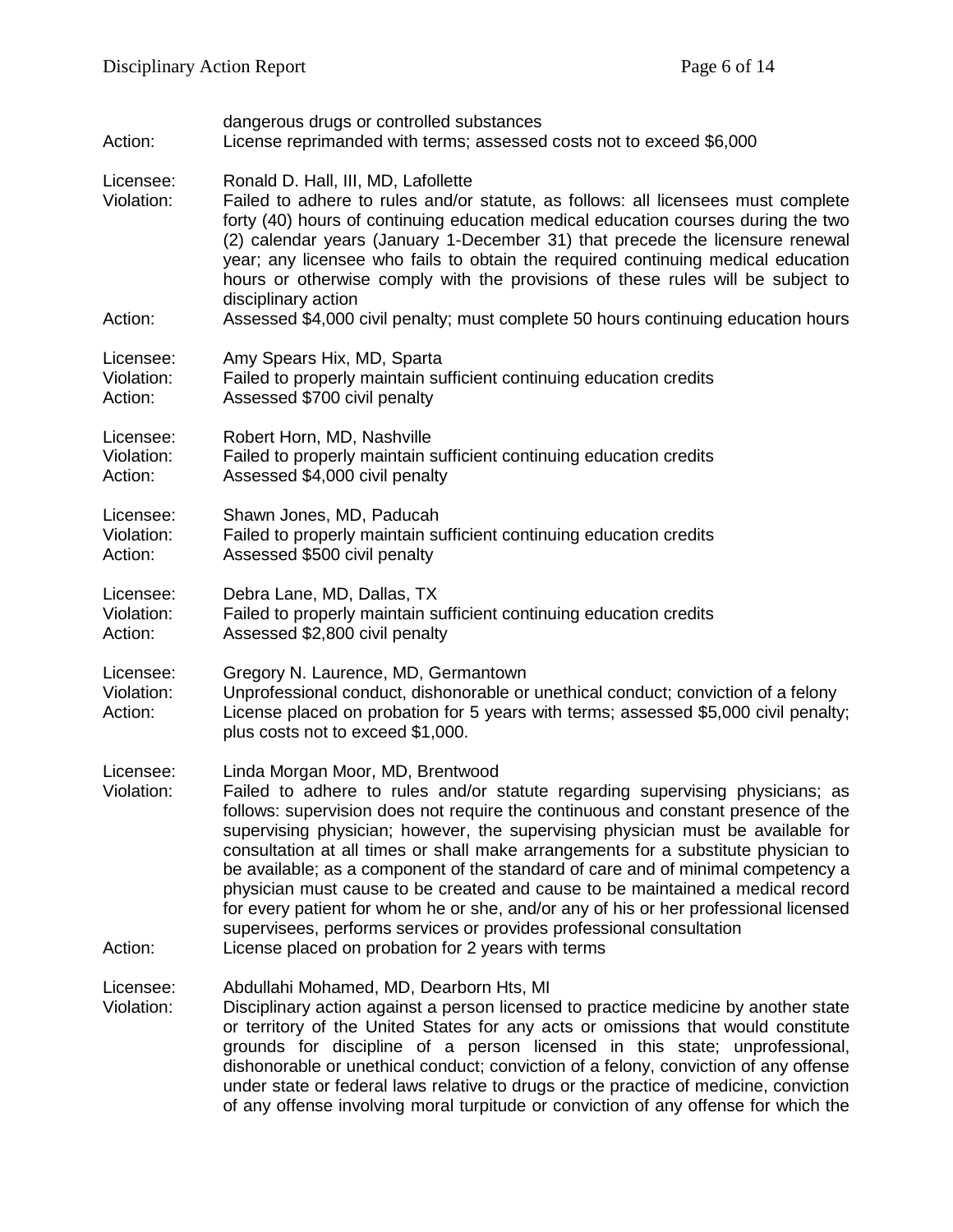| Action:                            | person is required to register as a sexual offender or violent sexual offender<br>pursuant to title 40, chapter, 39, part 2<br>License revoked                                                                                                                                                                                                                                                                                                                                                                                                                                                                                                                                                                                                       |
|------------------------------------|------------------------------------------------------------------------------------------------------------------------------------------------------------------------------------------------------------------------------------------------------------------------------------------------------------------------------------------------------------------------------------------------------------------------------------------------------------------------------------------------------------------------------------------------------------------------------------------------------------------------------------------------------------------------------------------------------------------------------------------------------|
| Licensee:<br>Violation:<br>Action: | Vitaly Nazarov, MD, Kingsport<br>Failed to properly maintain sufficient continuing education credits<br>Assessed \$1,000 civil penalty                                                                                                                                                                                                                                                                                                                                                                                                                                                                                                                                                                                                               |
| Licensee:<br>Violation:<br>Action: | Edgar Alan Ongtengco, MD, Johnson City<br>Unprofessional, dishonorable or unethical conduct; gross health care liability or a<br>pattern of continued or repeated health care liability, ignorance, negligence or<br>incompetence in the course of medical practice; dispensing, prescribing or<br>otherwise distributing any controlled substance or any other drug not in the course<br>of professional practice, or not in good faith to relieve pain and suffering, or not to<br>cure an ailment, physical infirmity or disease, or in amounts and/or justifiable for a<br>diagnosed condition<br>License reprimanded with terms; assessed costs not to exceed \$5,000                                                                           |
| Licensee:<br>Violation:<br>Action: | Travis Pardue, MD, Hermitage<br>Failed to properly maintain sufficient continuing education credits<br>Assessed \$4,000 civil penalty                                                                                                                                                                                                                                                                                                                                                                                                                                                                                                                                                                                                                |
| Licensee:<br>Violation:<br>Action: | Richard E. Poehlein, MD, Knoxville<br>Unprofessional, dishonorable, or unethical conduct; dispensing, prescribing or<br>otherwise distributing any controlled substance, controlled substance analogue or<br>other drug to any person in violation of any law of the state or of the United States<br>License reprimanded with terms; assessed \$1,700 civil penalty, plus costs not to<br>exceed \$2,000                                                                                                                                                                                                                                                                                                                                            |
| Licensee:<br>Violation:<br>Action: | Arthur Hamilton Small, MD, Brentwood<br>Unprofessional, dishonorable or unethical conduct; gross health care liability or a<br>pattern of continued or repeated health care liability, ignorance, negligence or<br>incompetence in the course of medical practice; dispensing, prescribing or<br>otherwise distributing any controlled substance or any other drug in the course of<br>professional practice, or not in good faith to relief pain and suffering, or not to cure<br>an ailment, physical infirmity or disease, or in amounts and/or for durations not<br>medically necessary, advisable or justified for a diagnosed condition<br>License reprimanded with terms; assessed \$6,000 civil penalty; plus costs not to<br>exceed \$2,500 |
| Licensee:<br>Violation:<br>Action: | T. George Stoev, MD, Germantown<br>Failed to properly maintain sufficient continuing education credits<br>Assessed \$200 civil penalty                                                                                                                                                                                                                                                                                                                                                                                                                                                                                                                                                                                                               |
| Licensee:<br>Violation:<br>Action: | Willie Tsiu, MD, Memphis<br>Failed to properly maintain sufficient continuing education credits<br>Assessed \$2,700 civil penalty                                                                                                                                                                                                                                                                                                                                                                                                                                                                                                                                                                                                                    |
| Licensee:<br>Violation:            | Melinda J. Waldrop, MD, Grand Rapids, MI<br>A violation or attempted violation, directly, or indirectly, or assisting in or abetting<br>the violation of, or conspiring to violate, any provision of this chapter or any lawful                                                                                                                                                                                                                                                                                                                                                                                                                                                                                                                      |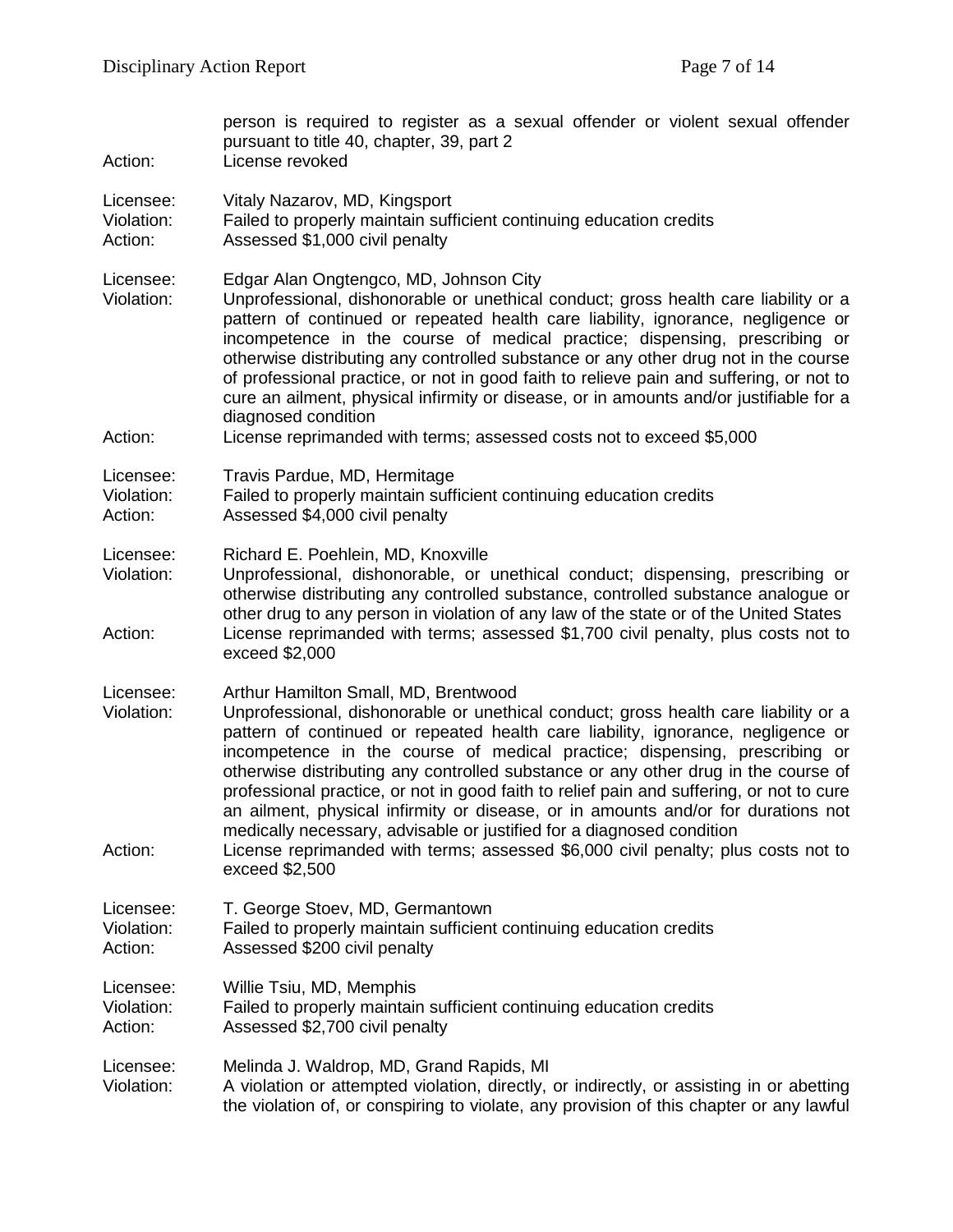order of the board issued pursuant thereto or any criminal statute of the state of Tennessee Action: License reprimanded with terms; assessed \$1,000 civil penalty

Licensee: Marsha Yates, MXRT, Knoxville

Violation: Failed to pay student loan<br>Action: License suspended License suspended

#### **BOARD OF NURSING**

| Licensee:  | Tandra Bell, RN, East Ridge*    |
|------------|---------------------------------|
| Violation: | Failed to pay student loan      |
| Action:    | License suspended               |
| Licensee:  | Shannon Bryant, LPN, Morristown |
| Violation: | Failed to pay student loan      |
| Action:    | License suspended               |
| Licensee:  | Christina Declaro, LPN, McEwen  |
| Violation: | Failed to pay student loan      |
| Action:    | License suspended               |
| Licensee:  | Tracy Dicus, RN, Paris          |
| Violation: | Failed to pay student loan      |
| Action:    | License suspended               |
| Licensee:  | Dovie Garzon, RN, Tazewell      |
| Violation: | Failed to pay student loan      |
| Action:    | License suspended               |
| Licensee:  | Christie Meeks, RN, Tracy City  |
| Violation: | Failed to pay student loan      |
| Action:    | License suspended               |

*\* Licensee disciplined February 2015*

# **BOARD OF OCCUPATIONAL HEALTH**

Licensee: Heather Nicole Yoakum, OTA, Jacksboro Violation: Failed to pay student loan Action: License suspended

# **BOARD OF OSTEOPATHIC EXAMINATION**

Licensee: Amardeep Reddy, DO, Tullahoma

Violation: Unprofessional, dishonorable, or unethical conduct; dispensing, prescribing or otherwise distributing any controlled substance or any other drug not in the course of professional practice, or not in good faith to relieve pain and suffering, or not to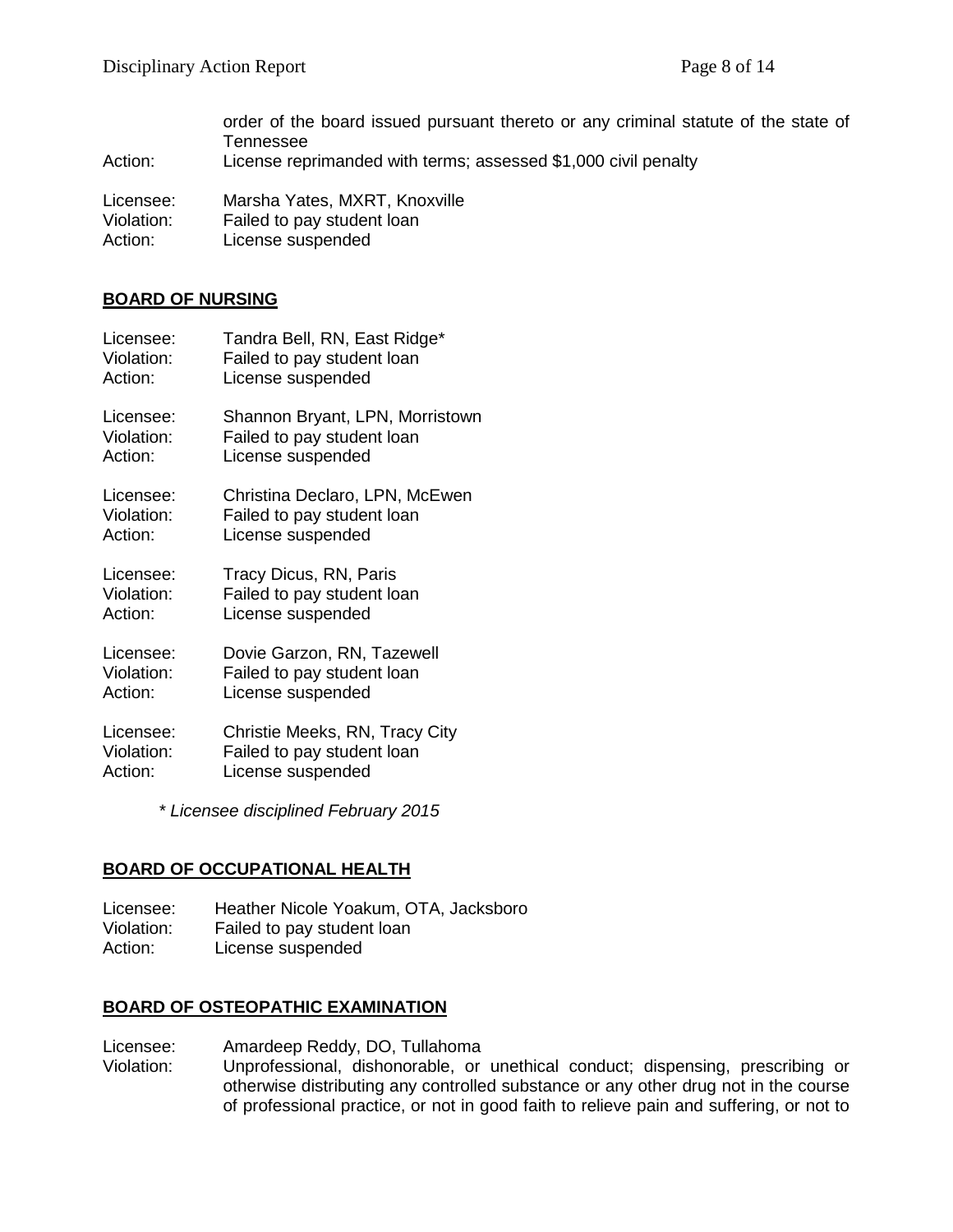cure an ailment, physical infirmity or disease, or in amounts and/or for durations not medically necessary, advisable or justified for a diagnosed condition; dispensing, prescribing or otherwise distributing any controlled substance, controlled substance analogue or other drug to any person in violation of any law of the state or of the United States

Action: License reprimanded with terms; assessed costs not to exceed \$1,000

Licensee: Wendell Thomas, DO, Mc Minnville<br>Violation: Practicing on a lapsed license

Violation: Practicing on a lapsed license<br>Action: Assessed \$300 civil penalty

Assessed \$300 civil penalty

# **BOARD OF PHARMACY**

| Licensee:<br>Violation:<br>Action: | Patrick Michael Ailey, DPh, Morristown<br>Dishonorable, immoral, unethical, illegal and/or unprofessional conduct, to wit:<br>been addict to the use of alcohol, narcotics or other drugs<br>License revoked                                                                                                                                                                                                                                                                                                               |
|------------------------------------|----------------------------------------------------------------------------------------------------------------------------------------------------------------------------------------------------------------------------------------------------------------------------------------------------------------------------------------------------------------------------------------------------------------------------------------------------------------------------------------------------------------------------|
| Licensee:<br>Violation:<br>Action: | Nathaniel M. Beaumia, RT, Sweetwater<br>Failed to be properly registered with the Board as a pharmacy technician<br>Assessed \$100 civil penalty; assessed costs not to exceed \$10,000                                                                                                                                                                                                                                                                                                                                    |
| Licensee:<br>Violation:<br>Action: | Katherine Cantrell, RT, Ashland City<br>Been guilty of dishonorable, immoral, unethical or unprofessional conduct<br>License revoked                                                                                                                                                                                                                                                                                                                                                                                       |
| Licensee:<br>Violation:<br>Action: | Man Nguyen-Tri Lee, DPh, Thompson Station<br>Walgreens #01989<br>Failed to comply with a lawful order or duly promulgated rule of the Board<br>Assessed \$1,100 civil penalty; shall submit to the Board an acceptable corrective<br>plan of action that addresses the failure to determine the medical need prior to the<br>sale of pseudoephedrine; and must submit to the Board an acceptable, store<br>specific, corrective plan of action that addresses the failure to counsel in<br>accordance with rule 1140-3-.01 |
| Licensee:<br>Violation:<br>Action: | Care Solutions, INC. #2325, Pharmacy, Nashville<br>Failed to comply with a lawful order or duly promulgated rule of the Board<br>Assessed \$1,000 civil penalty                                                                                                                                                                                                                                                                                                                                                            |
| Licensee:<br>Violation:<br>Action: | Ashley Nicole Corder, DPh, Smyrna<br>Been guilty of dishonorable, immoral, unethical or unprofessional conduct; and<br>failed to comply with a lawful order or duly promulgated rule of the Board; engaged<br>in conduct prohibited or made unlawful by any of the provisions of parts 2-5 of this<br>chapter or any other laws of the state or of the United States relating to drugs or to<br>the practice of pharmacy<br>License revoked; assessed costs not to exceed \$10,000                                         |
| Licensee:<br>Violation:            | Corder's Community Pharmacy, Pharmacy, Smyrna<br>Engaged in conduct prohibited or made unlawful by any of the provisions of parts<br>2-5 of this chapter or any other laws of the state or of the United States relating to                                                                                                                                                                                                                                                                                                |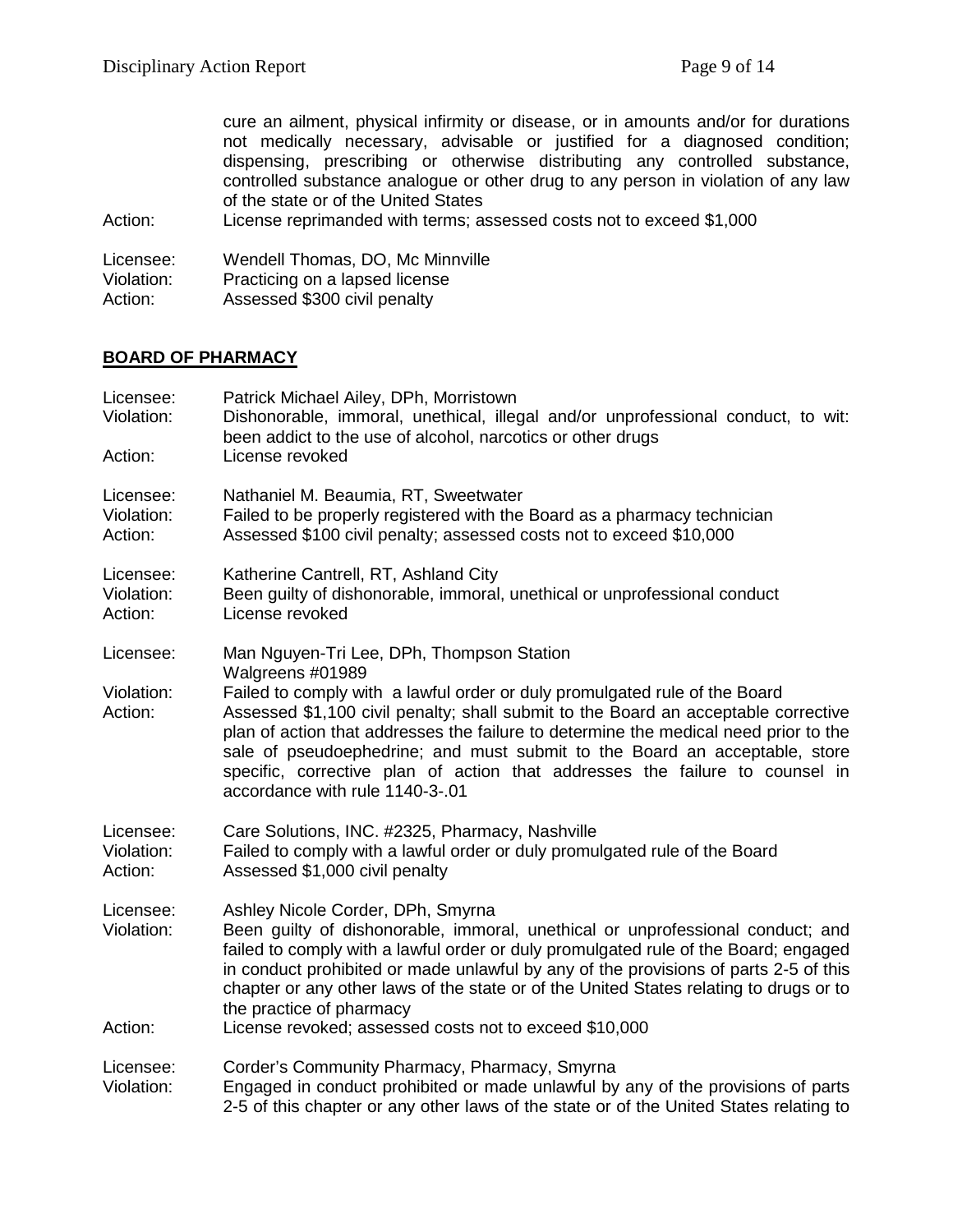| Action:                            | drugs or to the practice of pharmacy; been guilty of dishonorable, immoral,<br>unethical or unprofessional conduct; failed to comply with a lawful order or duly<br>promulgated rule of the Board<br>License revoked; assessed costs not to exceed \$10,000                                                                                                                                                                                        |
|------------------------------------|----------------------------------------------------------------------------------------------------------------------------------------------------------------------------------------------------------------------------------------------------------------------------------------------------------------------------------------------------------------------------------------------------------------------------------------------------|
| Licensee:<br>Violation:            | Narecus M. Cox, RT, Memphis<br>Engaged in conduct prohibited or made unlawful by any of the provisions of parts<br>2-5 of this chapter or any other laws of the state or of the United States relating to<br>drugs or to the practice of pharmacy                                                                                                                                                                                                  |
| Action:                            | License revoked; assessed costs not to exceed \$10,000                                                                                                                                                                                                                                                                                                                                                                                             |
| Licensee:<br>Violation:<br>Action: | William C. Hobbs, DPh, Harriman<br>Failed to comply with a lawful order or duly promulgated rule of the Board<br>Assessed \$100 civil penalty as to the medical need determination prior to the sale<br>of pseudoephedrine immediately upon execution of this Consent Order; shall<br>submit to the Board an acceptable corrective plan of action that addresses the<br>failure to determine the medical need prior to the sale of pseudoephedrine |
| Licensee:<br>Violation:<br>Action: | Michael Lingerfelt, DPh, Elizabethton<br>Been guilty of dishonorable, immoral, unethical or unprofessional conduct; failed to<br>comply with a lawful order or duly promulgated rule of the Board<br>Within 6 months must complete 6 hours of continuing education as to dispensing<br>of controlled substances                                                                                                                                    |
| Licensee:<br>Violation:<br>Action: | Amanda Paige Maddox, RT, Oakland<br>Engaged in conduct prohibited or made unlawful by any of the provisions of parts<br>2-5 of this chapter or any other laws of the state or of the United States relating to<br>drugs or to the practice of pharmacy<br>License revoked; assessed costs not to exceed\$10,000                                                                                                                                    |
| Licensee:<br>Violation:<br>Action: | Meikai D. Mapp, RT, Memphis<br>Been guilty of dishonorable, immoral, unethical or unprofessional conduct<br>License revoked                                                                                                                                                                                                                                                                                                                        |
| Licensee:<br>Violation:<br>Action: | Wanda Rena Musgrave, RT, Brownsville<br>Failed to comply with a lawful order or duly promulgated rule of the Board<br>License revoked                                                                                                                                                                                                                                                                                                              |
| Licensee:<br>Violation:<br>Action: | Amanda R. Reynolds, RT, Louisville, TN<br>Failed to comply with a lawful order or duly promulgated rule of the Board<br>License revoked                                                                                                                                                                                                                                                                                                            |
| Licensee:<br>Violation:<br>Action: | Shataria Richardson, RT, Nashville<br>Engaged in conduct prohibited or made unlawful by any of the provisions of parts<br>2-5 of this chapter or any other laws of the state or of the United States relating to<br>drugs or to the practice of pharmacy<br>License placed on probation for 5 years with terms                                                                                                                                     |
| Licensee:<br>Violation:<br>Action: | Andrianna V. Taylor, RT, Antioch<br>Failed to maintain current registration as a pharmacy technician<br>Assessed \$100 civil penalty                                                                                                                                                                                                                                                                                                               |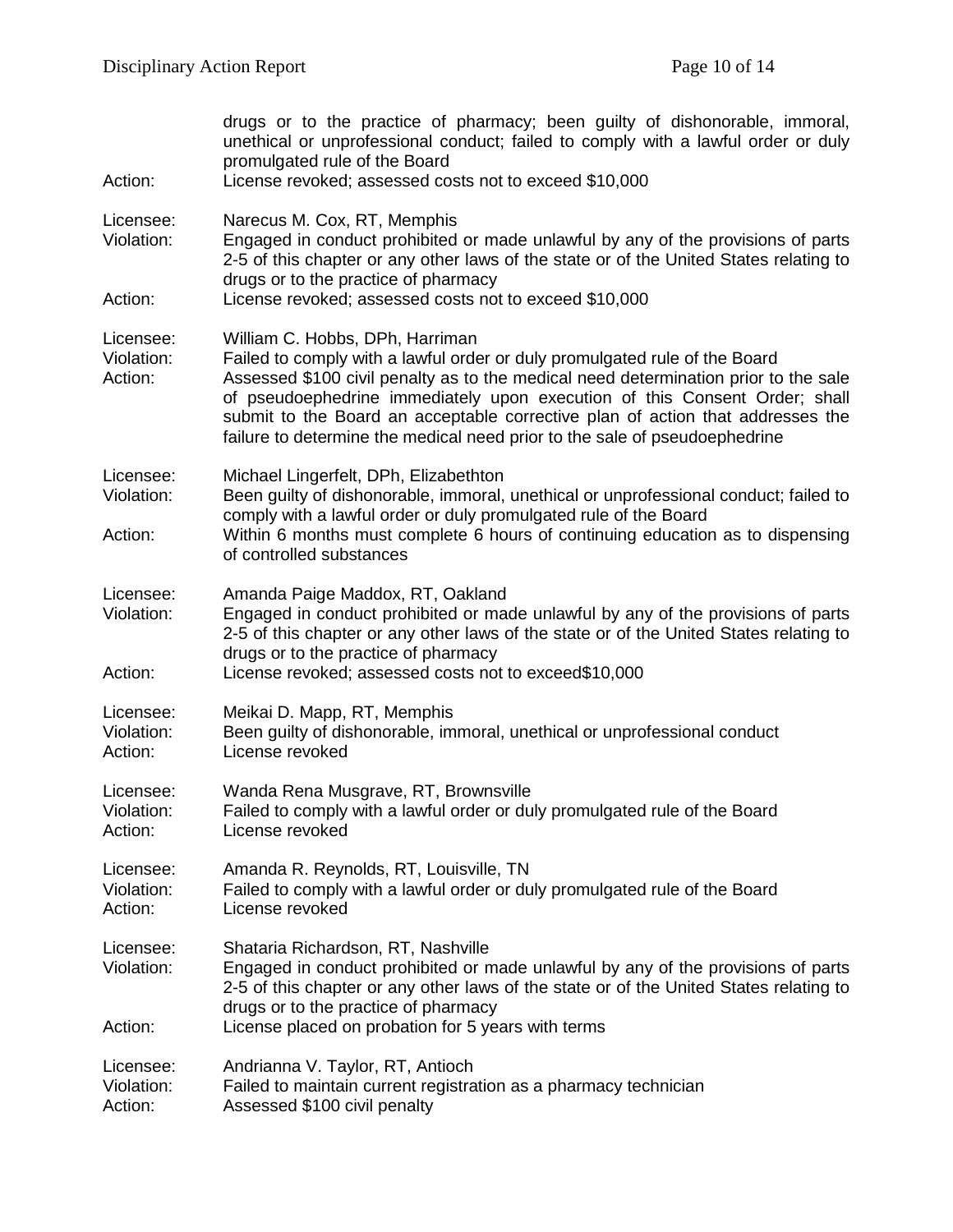| Licensee:  | Erika Wanner, DPh, Marion, AR                                              |
|------------|----------------------------------------------------------------------------|
| Violation: | Failed to comply with a lawful order or duly promulgated rule of the Board |
| Action:    | Assessed \$2,000 civil penalty                                             |
| Licensee:  | Rachel E. Webb, RT, Bristol                                                |
| Violation: | Been quilty of dishonorable, immoral, unethical or unprofessional conduct  |
| Action:    | License revoked                                                            |

# **BOARD OF PHYSICAL THERAPY**

| Licensee:<br>Violation:            | Frances Marie Ball, PTA, Chapmansboro<br>Failed to maintain properly maintain sufficient number of continuing competence<br>credit hours                                                                                                                                                                                      |
|------------------------------------|-------------------------------------------------------------------------------------------------------------------------------------------------------------------------------------------------------------------------------------------------------------------------------------------------------------------------------|
| Action:                            | License suspended 45 days with terms; assessed \$1,000 civil penalty                                                                                                                                                                                                                                                          |
| Licensee:<br>Violation:            | Christopher D. McKeon, PTA, Knoxville<br>A violation or attempted violation, directly or indirectly, or assisting in or abetting the<br>violation of or conspiring to violate any provisions of this chapter or any lawful order<br>of the board issued pursuant thereto or any criminal statute of the state of<br>Tennessee |
| Action:                            | License suspended with terms                                                                                                                                                                                                                                                                                                  |
| Licensee:<br>Violation:<br>Action: | Susan Kathleen McKeever, PTA, Chickamauga, GA<br>Failed to pay student loan<br>License suspended                                                                                                                                                                                                                              |
| Licensee:<br>Violation:            | David B.Murray, PT, Chapmansboro<br>Failed to maintain properly maintain sufficient number of continuing competence<br>credit hours                                                                                                                                                                                           |
| Action:                            | Assessed \$600 civil penalty                                                                                                                                                                                                                                                                                                  |

# **BOARD OF PODIATRIC MEDICAL EXAMINERS**

Licensee: Jack Jensen, Pedorthists, Nashville

- Violation: Is guilty of fraud or deceit in the procurement or holding of a license; has undertaken or engaged in any practice beyond the scope of duties permitted a license holder under this chapter; acts in a manner unprofessional, dishonorable or unethical; the misleading use of an unearned degree in any advertisement; any misrepresentation of fact
- Action: License suspended for 12 months with terms; assessed \$2,500 civil penalty; plus costs not to exceed \$2,000

# **BOARD OF RESPIRATORY CARE**

Licensee: Carrie Ann Hill, LCRT, Clarksville

Violation: Failed to pay student loan

Action: License suspended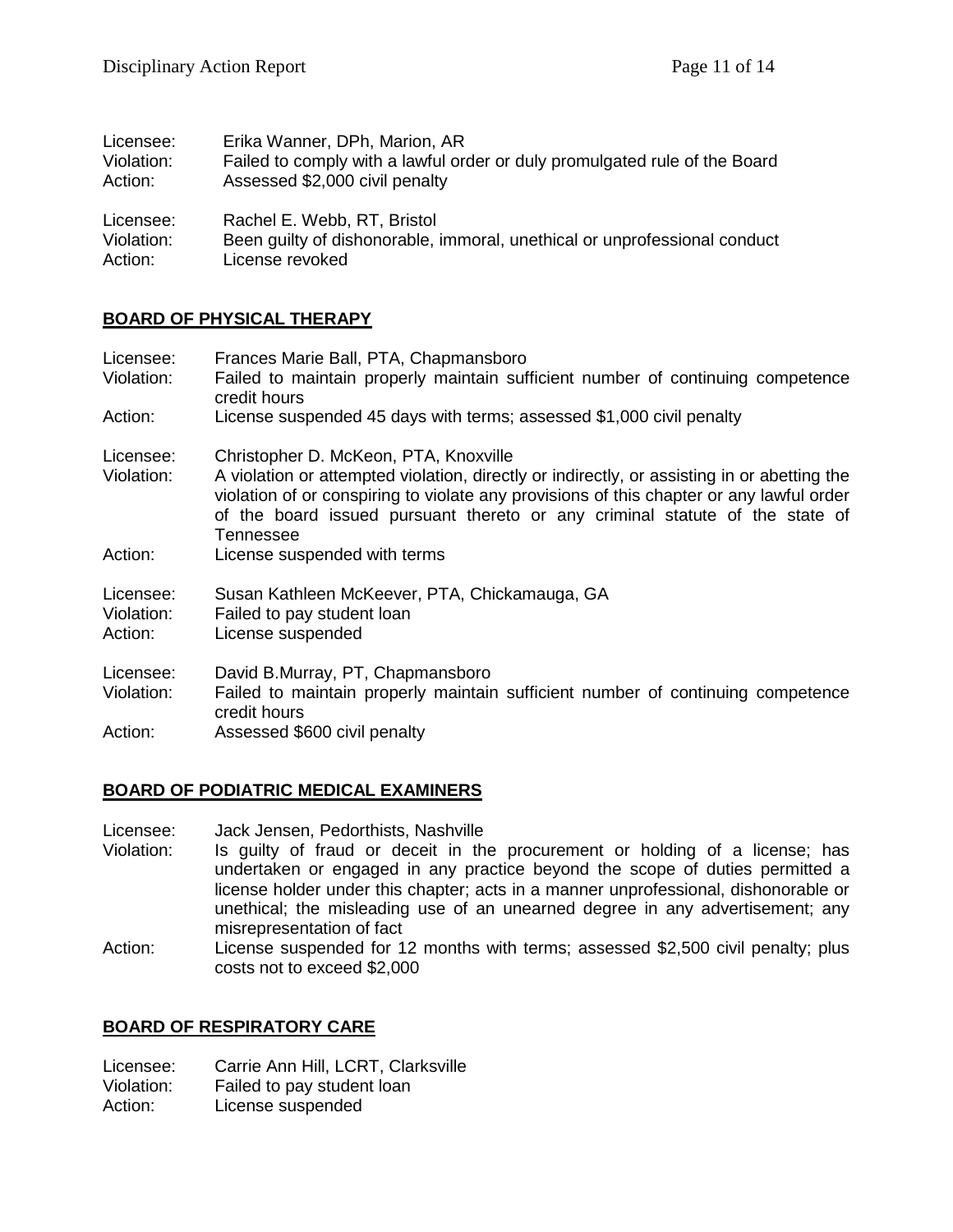| Licensee:  | Joy Massingill, LRRT, Kimball    |
|------------|----------------------------------|
| Violation: | Failed to pay student loan       |
| Action:    | License suspended                |
| Licensee:  | Jocelyn L. Morgan, LRR, Memphis* |
| Violation: | Failed to pay student loan       |
| Action:    | License suspended                |

*Licensed disciplined February 2015*

#### **DIVISION OF EMERGENCY MEDICAL SERVICES**

- Licensee: Sarah B. Booker, EMT-P, Knoxville
- Violation: Violated or attempted violation or assisting in or abetting the violation of or conspiring to violate any of the following; any provision of this part Action: License voluntarily surrendered
- 
- Licensee: Benjamin A. Burns, EMR, Signal Mountain
- Violation: Violation or attempted violation or assisting in or abetting the violation of or conspiring to violate any of the following; any provision of this part; any rule or regulation of the board; making false statements or representations, being guilty of fraud or deceit in obtaining authorization; making false or materially incorrect or inconsistent entries in any patient records or in the records of any ambulance service, health care facility, school, institution or other work place location; performing or attempting emergency care techniques or procedures without proper permission, license, certification, training, medical direction, or otherwise engaging in unethical practices or conduct; failing to submit an application, required documentation, or fee by the established expiration date; engaging in acts of dishonesty which relate to the practice of emergency medical care
- Action: License voluntarily surrendered
- Licensee: Amy M. Johnson, EMT-P, Newport Violation: Violation or attempted violation or assisting in or abetting the violation of or conspiring to violate any of the following; any provision of this part; any rule or regulation of the board; habitual intoxication or personal misuse of any drugs or the use of intoxicating liquors, narcotics, controlled substances or other drugs or stimulants in such manner as to adversely affect the delivery, performance or activities in the care of the patients requiring medical care
- Action: License placed on probation with terms

Licensee: Fred J. Kirby, EMT-P, Lafayette

- Violation: Violation or attempted violation or assisting in or abetting the violation of or conspiring to violate any of the following; any provision of this part; any rule or regulation of the board
- Action: EMT-P License placed on probation for 1 year with terms

Licensee: Mark L. Rhodes, EMT-P, Arlington

Violation: Violation or attempted violation or assisting in or abetting the violation of or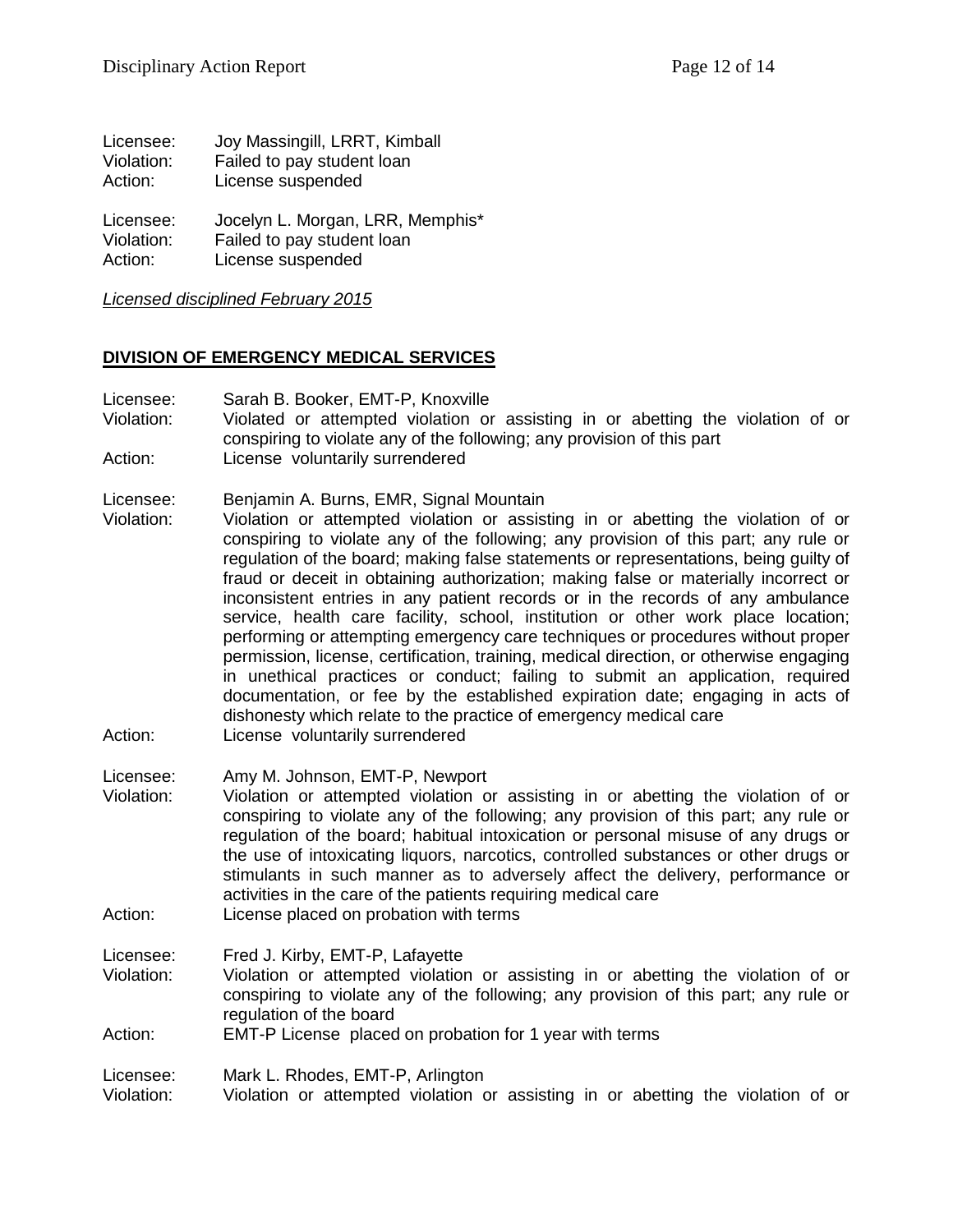conspiring to violate any of the following; any provision of this part; any rule or regulation of the board; any criminal statute of any state or Canadian province, or of the United States or Canada which involves moral turpitude or reflects upon the person's ability to fulfill such person's responsibilities under this part

Action: Authorization as EMS Program Director reprimanded; EMT-P license placed on probation for 6 months

Licensee: Scott C. Smith, EMT-P, Belfast

- Violation: Violation or attempted violation or assisting in or abetting the violation of or conspiring to violate any of the following; any provision of this part; any rule or regulation of the board; habitual intoxication or personal misuse of any drugs or the use of intoxicating liquors, narcotics, controlled substances or other drugs or stimulants in such manner as to adversely affect the delivery, performance or activities in the care of the patients requiring medical care; failed to adhere to rules and/or statute regarding unethical practices and conduct
- Action: License voluntarily surrendered

Licensee: Jodie Wright, EMT, Goodlettsville

Violation: Violation or attempted violation or assisting in or abetting the violation of or conspiring to violate any of the following; any provision of this part; any rule or regulation of the board; habitual intoxication or personal misuse of any drugs or the use of intoxicating liquors, narcotics, controlled substances or other drugs or stimulants in such manner as to adversely affect the delivery, performance or activities in the care of the patients requiring medical care Action: License voluntarily surrendered

**DIVISION OF PAIN MANAGEMENT CLINICS**

Licensee: Nashville Pain Center, Pain Management Clinic No. 95, Clarksville Katherine Vachon, APN, Certificate Holder Jianping Sun, MD, Certificate Holder Violation: Failed to adhere to rules and/or statute, as follows: operated a pain management clinic without a valid pain management certificate Action: Assessed \$13,000 civil penalty

# **ABUSE REGISTRY**

Name: Sundra Anqunette Champion<br>Abuse: Exploitation **Exploitation** Profession: Caregiver Name: Demequa Lashaun Bonds Abuse: Reckless Homicide/Neglect Profession: LPN Name: Kingsley Idahosa Abuse: Physical Profession: Psychiatric Technician